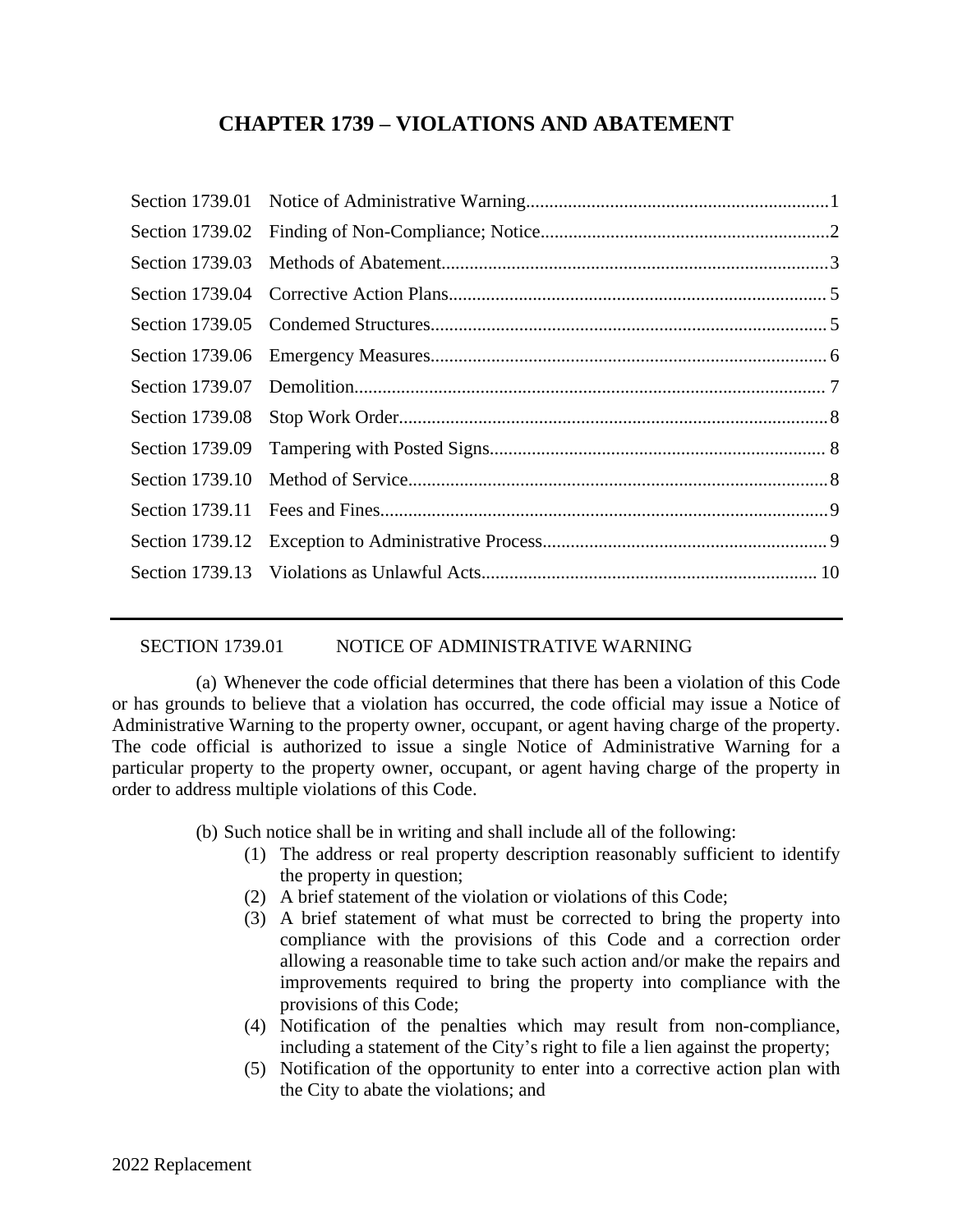(6) Notification of the right to appeal the determination that the property is not in compliance with this Code to the Property Maintenance Review Board.

(c) In addition to the Notice of Administrative Warning for violations of Section 1705.07, the Director of Administration shall publish in one newspaper of local circulation on or about the first day of April each year notice of the City's determination that noxious weeds and rank vegetation are public nuisances. The notice shall further demand that all owners of improved property within the City remove all noxious weeds and regularly cut rank vegetation to a height of less than eight inches on improved property and twelve inches on unimproved property.

(Ord. 03-2022 eff. 03/09/2022)

### SECTION 1739.02 FINDING OF NON-COMPLIANCE; NOTICE

(a) At any time after the expiration of the time period for the correction of violations as specified in a Notice of Administrative Warning, a property shall be deemed to be noncompliant with this Code and the owner, occupant, or agent having control of the property may be issued a Notice of Non-Compliance if either of the following apply:

- <span id="page-1-0"></span>(1) Said property is not brought into compliance with the contents and provisions of any Notice of Administrative Warning and no request for a hearing before the Property Maintenance Review Board has been filed nor has a corrective action plan been entered into under [Section 1739.04](#page-4-0); or
- (2) Said property owner, occupant, or agent having control of the property fails to bring the property into compliance with the decision of the Property Maintenance Review Board rendered as the result of a hearing before the Board within fourteen (14) days of issuance of the decision of the property Maintenance Review Board or within the time frame set by the Board and no judicial review is sought.
- (b) Such notice shall be in writing and shall include all of the following:
	- (1) The address or real property description reasonably sufficient to identify the property in question;
	- (2) A brief statement of the violation or violations of this Code;
	- (3) A brief statement of what must be corrected to bring the property into compliance with the provisions of this Code and a correction order to take such action and/or make the repairs and improvements required to bring the property into compliance with the provisions of this Code;
	- (4) Notification that an Affidavit of Non-Compliance shall be filed with the Stark County Recorder's Office;
	- (5) Notification of the penalties which may result from non-compliance, including a statement of the City's right to file a lien against the property;
	- (6) Notification of the opportunity to enter into a corrective action plan with the City to abate the violations; and
	- (7) Notification of the right to appeal the determination that the property is not in compliance with this Code to the Property Maintenance Review Board.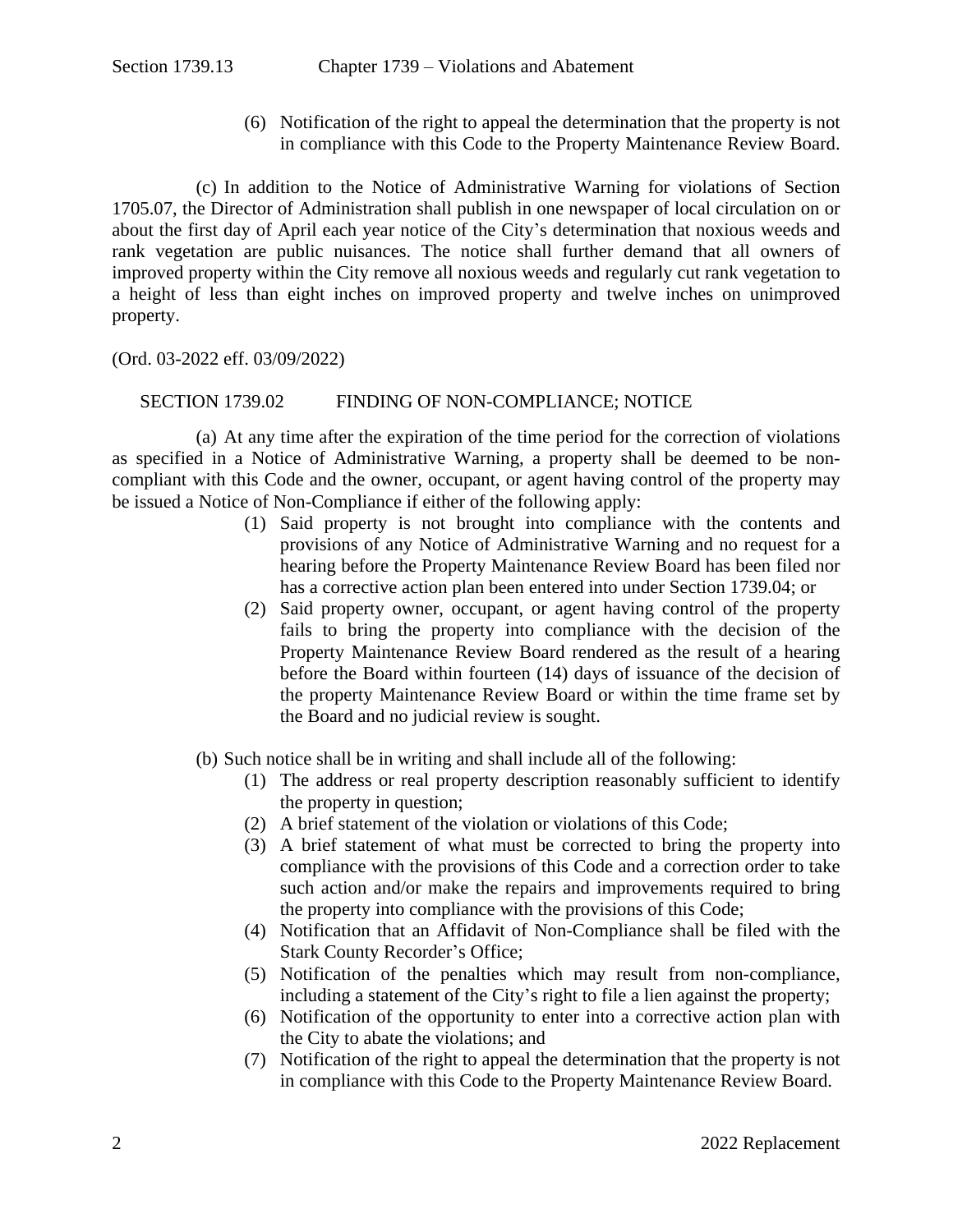(c) Once a property has been deemed to be non-compliant, such determination shall attach to the owner, occupant, or agent having control of the property for a period of seven (7) years for purposes of [Section 1739.13](#page-9-0) of this Code.

(d) When a property is found to be non-compliant with this Code, the code official shall file an Affidavit of Non-Compliance with the Stark County Recorder's Office.

- (1) The Affidavit of Non-Compliance shall contain all of the following:
	- (A)The legal description of said property.
	- (B) Notification that the property is deemed to be non-compliant for and that such determination shall attach to the owner, occupant or agent having charge of the property for a period of seven (7) years for purposes of [Section 1739.13](#page-9-0) of this Code.
	- (C) The name of the owner(s) of the record of the property at the time of said non-compliance.
	- (D)An address at which the owner, occupant or agent having control of the property may obtain copies of the file concerning the property.
	- (E) A statement that costs have been incurred by the City and how all information regarding such costs can be obtained by the owner, occupant or agent having control of the property.
- <span id="page-2-0"></span>(2) Upon completion of the corrective actions, repairs and improvements required to bring the property into compliance with the provisions of this Code and payment of the established fees, the code official shall file an Affidavit of Compliance with the Stark Country Recorder stating that prior concerns raised by the Affidavit of Non-Compliance have been corrected.

### SECTION 1739.03 METHODS OF ABATEMENT

(a) When a property is found to be non-compliant with this Code, the code official may take any or all of the following actions upon giving two (2) days prior written notice of abatement for violations of Section 1705.07 or for all other violations thirty (30) days prior written notice of abatement to the owner, occupant, or agent having control of the property, via notice of Administrative Warning, provided, however, no notice of abatement need be given by the code official if exigent circumstances necessitate the immediate or prompt abatement of a violation.

- (1) Cause the property to be brought into compliance with this Code, which shall include the right of the City to contract with third parties, through the completion of the necessary work and/or the supply the necessary materials to bring the property into compliance, including the demolition and removal of any structures located on the property.
	- (A)The property owner, occupant, or agent having charge of the property shall be invoiced by the City for all abatement costs incurred or to be incurred by the City, including all costs to third parties, in order to bring the property into compliance with this Code, and such invoice shall be paid by the owner, occupant, or agent having charge of the property within thirty (30) days of the date of the invoice.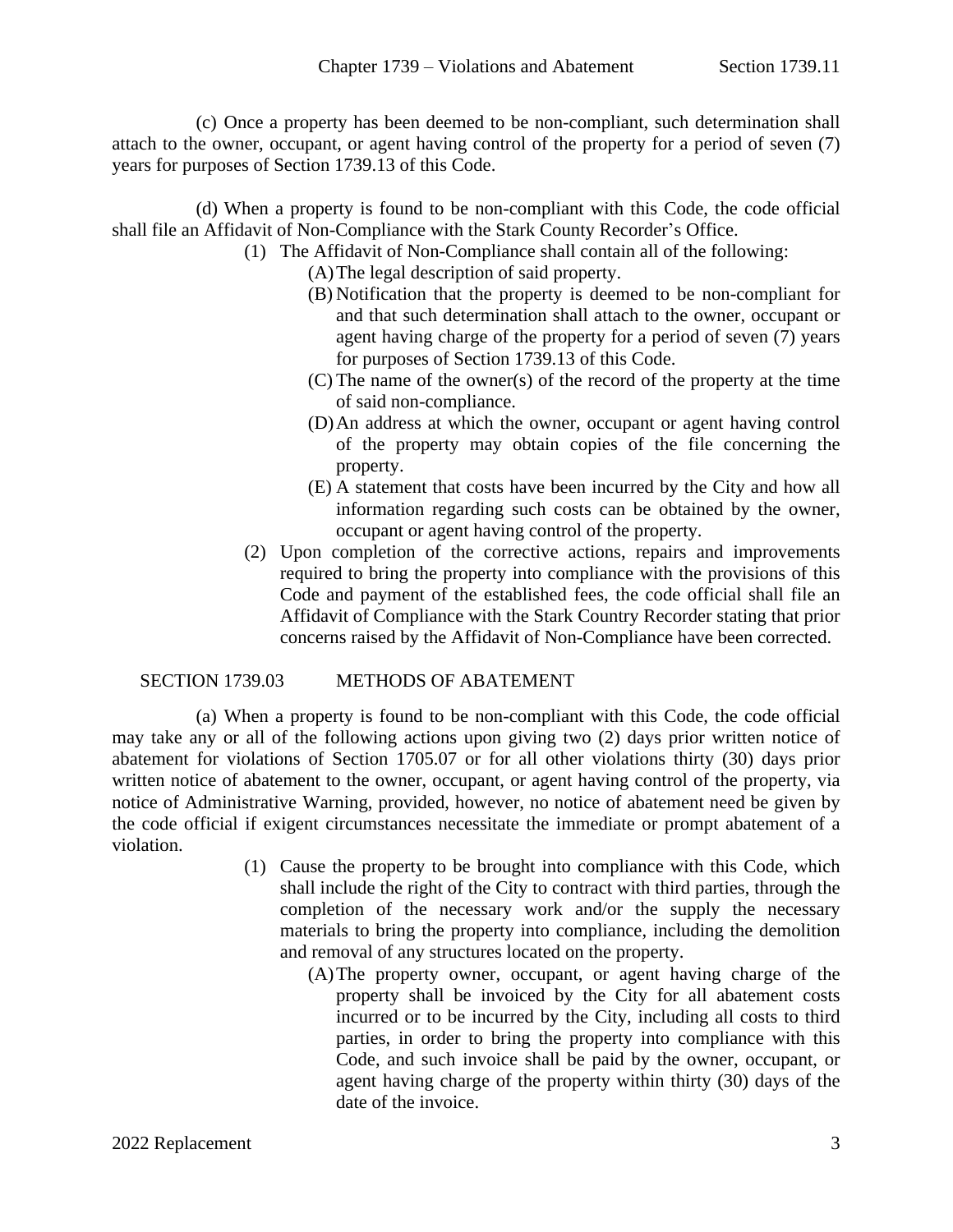- (B) If after such thirty (30) day period the invoice has not been paid, the costs therein shall be assessed as a lien against the property and certified to the County Auditor.
- (2) Issue a written citation to the owner, occupant, or agent having control of a property. The code official is further authorized to assess a fine as provided in Section 1739.11(b), in addition to any other fees, costs, or charges authorized by this Code or Ohio law.
- (3) Request the Law Director to institute appropriate action to restrain, correct, or abate a violation of this Code, or to prevent illegal occupancy of a building, structure, or premises, or to stop an illegal act, conduct, business, or utilization of the building, structure, or premises.
	- (A)The property owner, occupant, or agent having control of the property shall be invoiced by the City for the costs of any such action taken by the Law Director, and such invoice shall be paid by the owner, occupant, or agent having control of the property within thirty (30) days of the date of the invoice.
	- (B) If after such thirty (30) day period the invoice has not been paid, the costs therein shall be assessed as a lien against the property and certified to the County Auditor.

(b) The costs for taking any of the above actions may include, but are not limited to, any costs incurred due to the use of employees, materials, or equipment of the City of North Canton, any costs arising out of contracts for labor, materials, or equipment, costs of service of notice(s), filing of an affidavit(s), title searches, attorney's fees, or any other necessary costs in seeking remedies for violations of this Code.

(c) The City of North Canton may cause a civil action to be commenced to recover the total costs incurred pursuant to this Chapter from the owner, occupant or agent having control of the property. All attorney's fees and court costs incurred by the City shall be considered "costs" as provided for in Section 1739.03(b).

(d) Any contract entered into between the City and a third party to enforce this Code may contain a provision that some or all of the consideration to be paid by the City under said contract, may be deferred and shall only be payable upon the City's collection of same from the owner, occupant or agent having control of the property and/or other collection after being certified to the City treasurer and collected thereby. Any interest and/or penalties attributable to said deferred payments shall bear the same rates allowed by law for delinquent real property taxes and shall be added to said deferred payments, provided, however, that any such interest and/or penalties attributable to said deferred payments shall only be payable by the City to a third party upon the City's collection of same from the owner, occupant, or agent having control of the property.

(e) With respect to any action taken by the City relating to properties found to be in violation of this Code, the costs of which are assessed as a lien against the real estate, the City reserves the right to take such legal steps as may be necessary to subordinate all other mechanics liens, mortgages, or other liens assessed against the property.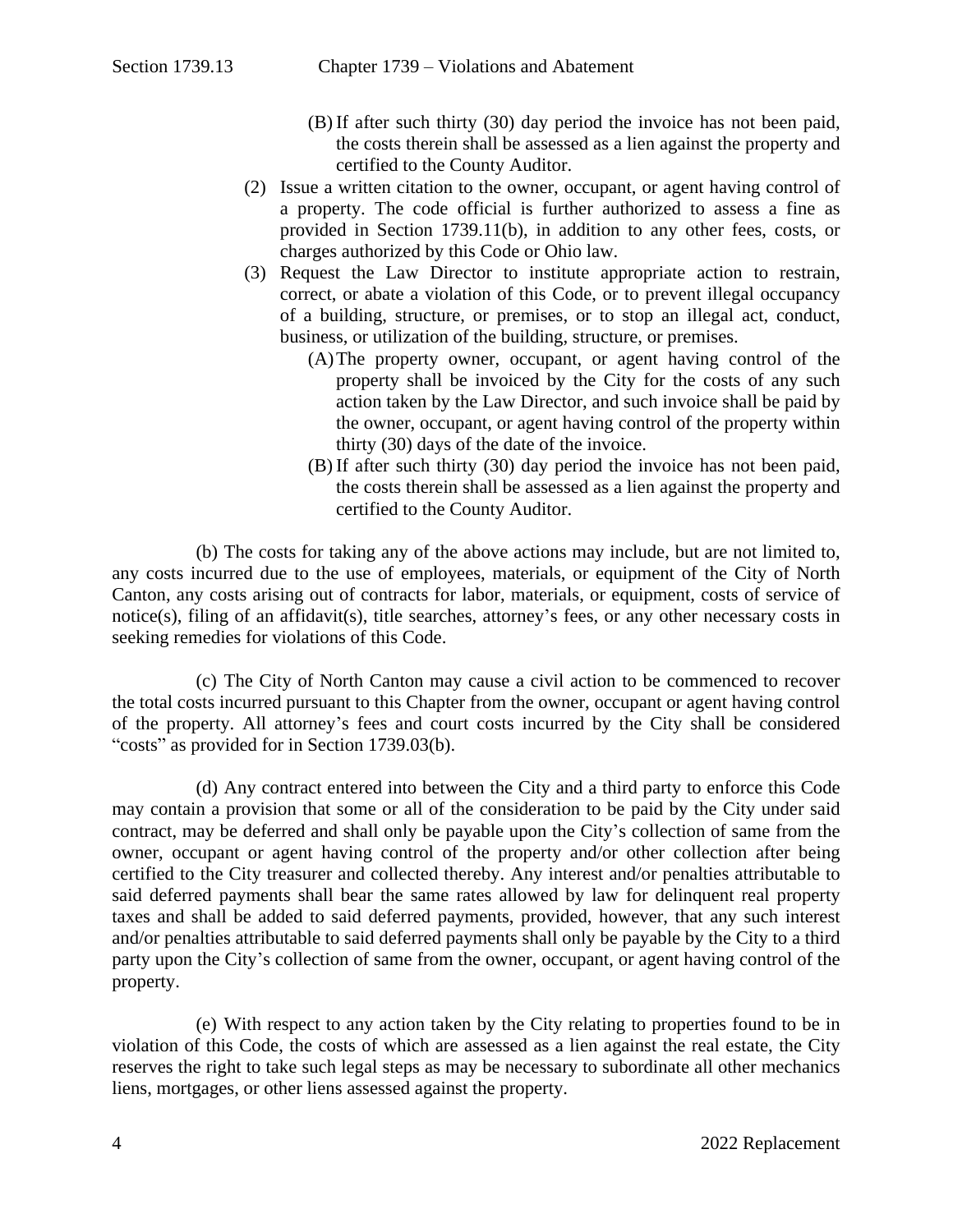- (f) Notice of abatement as provided for in Section 1739.03 shall include:
	- (1) The address or real property description reasonably sufficient to identify the property in question;
	- (2) A brief statement of the violation or violations of this Code;
	- (3) A brief statement of what must be corrected to bring the property into compliance with the provisions of this Code and a correction order allowing thirty (30) days to take such action and/or make the repairs and improvements required to bring the property into compliance with the provisions of this Code;
	- (4) Notification of the penalties which will result from failure of compliance with the correction order, including a statement of the City's right to file a lien against the property;
	- (5) Notification of the right to appeal the determination that the property is not in compliance with this Code to the Property maintenance Review Board.

(g) For purposes of this Section, a Notice of Administrative Warning as described in Section 1739.01 will qualify as notice of abatement.

(Ord. 03-2022 eff. 03/09/2022)

### <span id="page-4-0"></span>SECTION 1739.04 CORRECTIVE ACTION PLANS

(a) Upon agreement of the owner, occupant, or agent having control of the property and the code official, a corrective action plan may be prepared to identify the specific steps which need to be taken to cure violations of this Code at the property, establish reasonable deadlines for the correction of issues at the property, establishment of a payment plan in which outstanding administrative fees will be remitted to the Division of Property Maintenance and any other criteria which is necessary for the correction of conditions at the property.

(b) Both the property owner, occupant, or agent having control of the property and the code official shall execute the corrective action plan for it to be valid.

- (1) Upon the corrective action plan becoming valid, any proceedings relevant to the property that is the subject matter of the corrective action plan shall be stayed.
- <span id="page-4-1"></span>(2) If the property owner, occupant, or agent having charge of the property fails to adhere to the corrective action plan, the stay of any such proceedings shall be lifted and the code official may continue any proceedings permitted by this Code.

(c) The code official is authorized to assess the fee specified in Section [1739.11](#page-8-0) for the creation of the corrective action plan.

SECTION 1739.05 CONDEMED STRUCTURES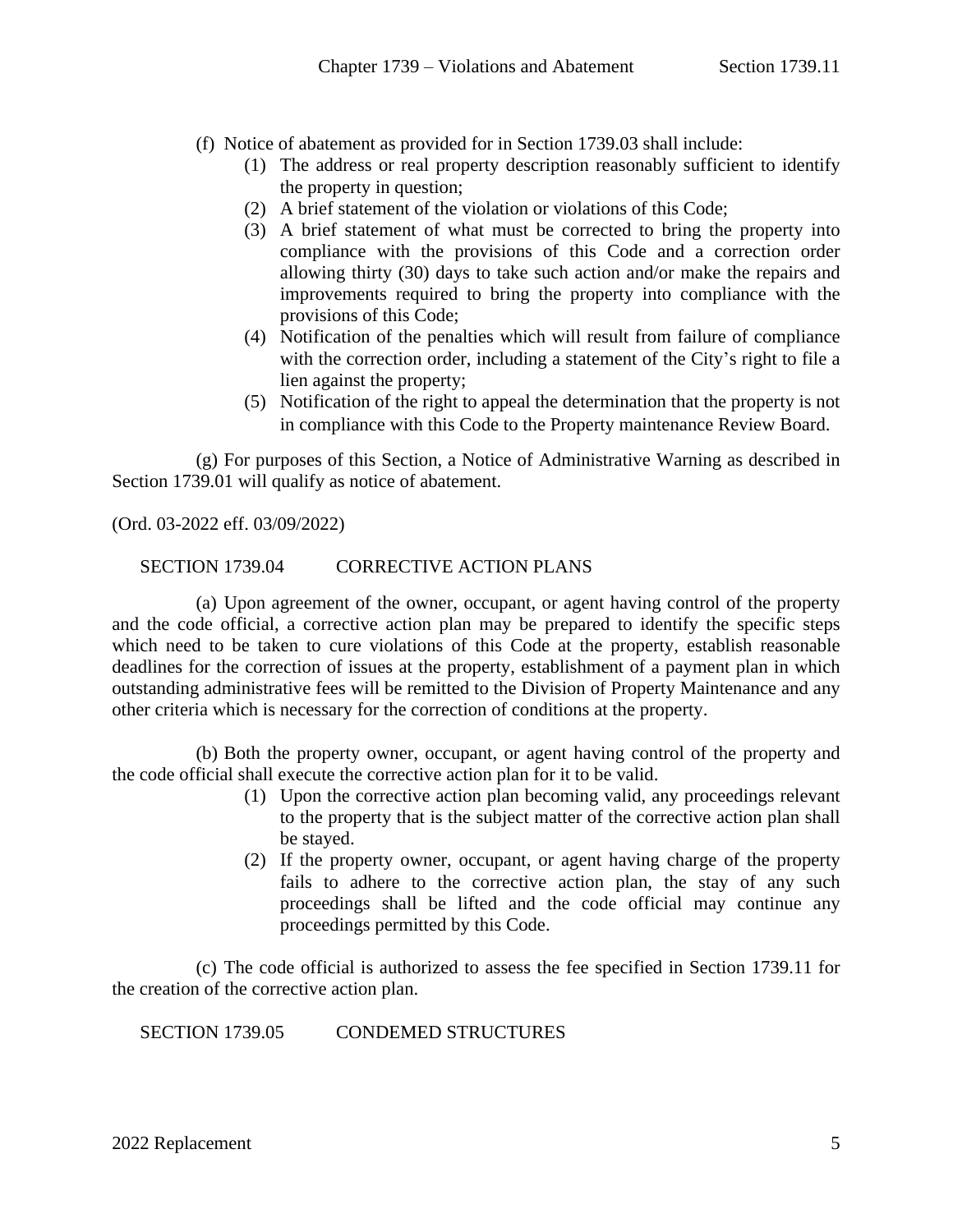(a) When a structure or equipment is found by the code official to be unfit for human occupancy or service such structure or equipment shall be condemned pursuant to the provisions of this code.

(b) Whenever the code official has condemned a structure or equipment under the provisions of this section, notice shall be posted in a conspicuous place in or about the structure affected by such notice and served on the owner, owner's authorized agent or the person or persons responsible for the structure or equipment in accordance with Section [1739.10](#page-7-2). If the notice pertains to equipment, it shall be placed on the condemned equipment. The notice shall be in the form prescribed in Section 1739.01(a).

(c) Upon failure of the owner, owner's authorized agent or person responsible to comply with the notice provisions within the time given, the code official shall post on the premises or on defective equipment a placard bearing the word "Condemned" and a statement of the penalties provided for occupying the premises, operating the equipment or removing the placard.

> (1) The code official shall remove the condemnation placard whenever the defect or defects upon which the condemnation and placarding action were based have been eliminated. Any person who defaces or removes a condemnation placard without the approval of the code official shall be subject to the penalties provided by this code.

(d) Any occupied structure condemned and placarded by the code official shall be vacated as ordered by the code official. Any person who shall occupy a placarded premises or shall operate placarded equipment, and any owner, owner's authorized agent or person responsible for the premises who shall let anyone occupy a placarded premises or operate placarded equipment shall be liable for the penalties provided by this code.

(e) The owner, owner's authorized agent, operator or occupant of a building, premises or equipment deemed unsafe by the code official shall abate or cause to be abated or corrected such unsafe conditions either by repair, rehabilitation, demolition or other approved corrective action.

(f) The code official shall cause a report to be filed on an unsafe condition. The report shall state the occupancy of the structure and the nature of the unsafe condition.

# <span id="page-5-0"></span>SECTION 1739.06 EMERGENCY MEASURES

(a) When, in the opinion of the code official, there is imminent danger of failure or collapse of a building or structure that endangers life, or when any structure or part of a structure has fallen and life is endangered by the occupation of the structure, or when there is actual or potential danger to the building occupants or those in the proximity of any structure because of explosives, explosive fumes or vapors or the presence of toxic fumes, gases or materials, or operation of defective or dangerous equipment, the code official is hereby authorized and empowered to order and require the occupants to vacate the premises forthwith. The code official shall cause to be posted at each entrance to such structure a notice reading as follows: "This Structure Is Unsafe and Its Occupancy Has Been Prohibited by the Code Official." It shall be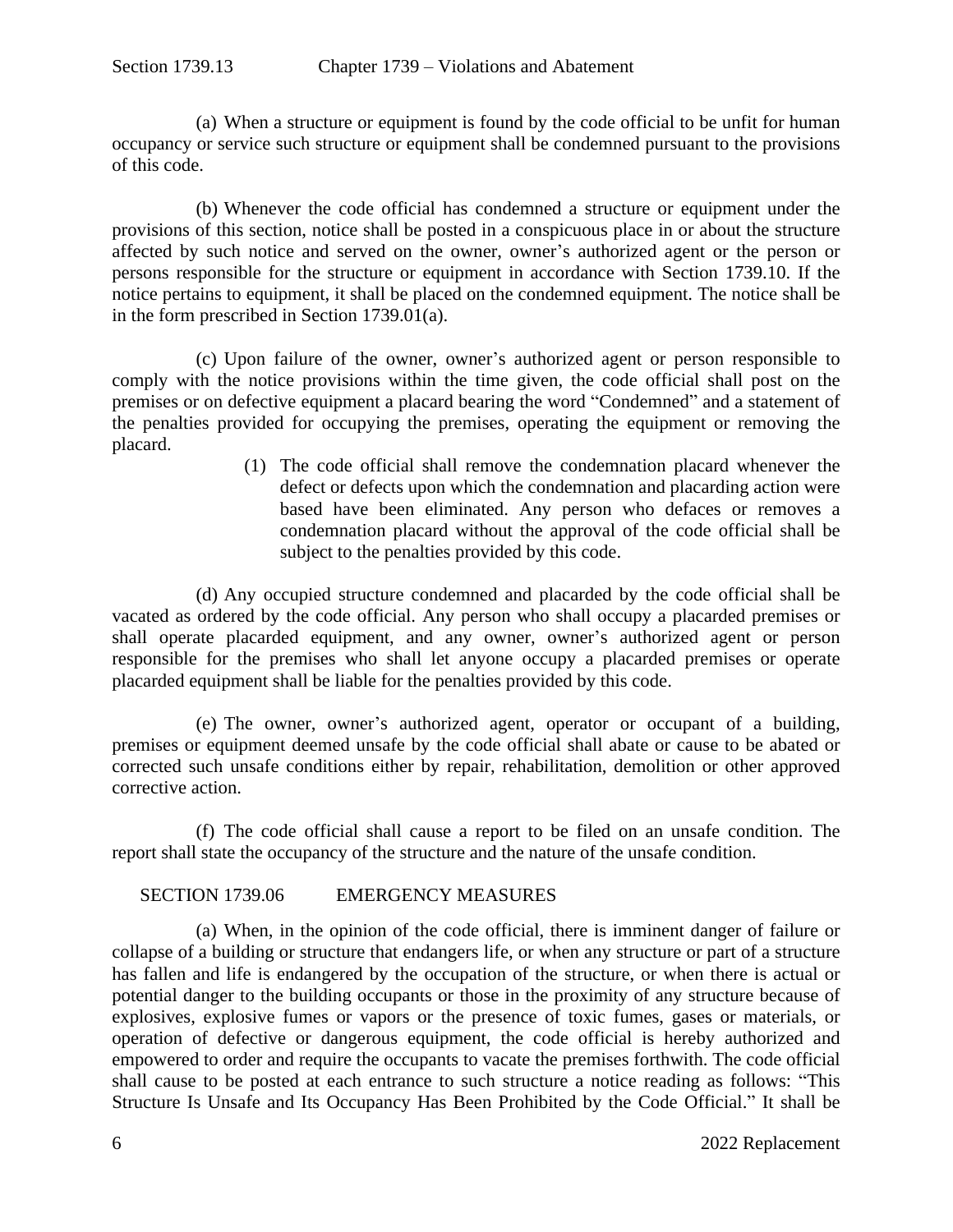unlawful for any person to enter such structure except for the purpose of securing the structure, making the required repairs, removing the hazardous condition or of demolishing the same.

(b) Notwithstanding other provisions of this code, whenever, in the opinion of the code official, there is imminent danger due to an unsafe condition, the code official shall order the necessary work to be done, including the boarding up of openings, to render such structure temporarily safe whether or not the legal procedure herein described has been instituted; and shall cause such other action to be taken as the code official deems necessary to meet such emergency.

(c) When necessary for public safety, the code official shall temporarily close structures and close, or order the authority having jurisdiction to close, sidewalks, streets, public ways and places adjacent to unsafe structures, and prohibit the same from being utilized.

(d) For the purposes of this section, the code official shall employ the necessary labor and materials to perform the required work as expeditiously as possible.

(e) Costs incurred in the performance of emergency work shall be paid by the jurisdiction. The legal counsel of the jurisdiction shall institute appropriate action against the owner of the premises or owner's authorized agent where the unsafe structure is or was located for the recovery of such costs.

(f) Any person ordered to take emergency measures shall comply with such order forthwith. Any affected person shall thereafter, upon petition directed to the appeals board, be afforded a hearing as described in this code.

(g) The code official shall have the authority to authorize disconnection of utility service to the building, structure or system regulated by this code and the referenced codes and standards set forth in Chapter 1743 in case of emergency where necessary to eliminate an immediate hazard to life or property or where such utility connection has been made without approval. The code official shall notify the serving utility and, whenever possible, the owner or owner's authorized agent and occupant of the building, structure or service system of the decision to disconnect prior to taking such action. If not notified prior to disconnection the owner, owner's authorized agent or occupant of the building structure or service system shall be notified in writing as soon as practical thereafter.

# <span id="page-6-0"></span>SECTION 1739.07 DEMOLITION

(a) The code official shall order the owner or owner's authorized agent of any premises upon which is located any structure, which in the code official's or owner's authorized agent judgment after review is so deteriorated or dilapidated or has become so out of repair as to be dangerous, unsafe, insanitary or otherwise unfit for human habitation or occupancy, and such that it is unreasonable to repair the structure, to demolish and remove such structure; or if such structure is capable of being made safe by repairs, to repair and make safe and sanitary, or to board up and hold for future repair or to demolish and remove at the owner's option; or where there has been a cessation of normal construction of any structure for a period of more than two years, the code official shall order the owner or owner's authorized agent to demolish and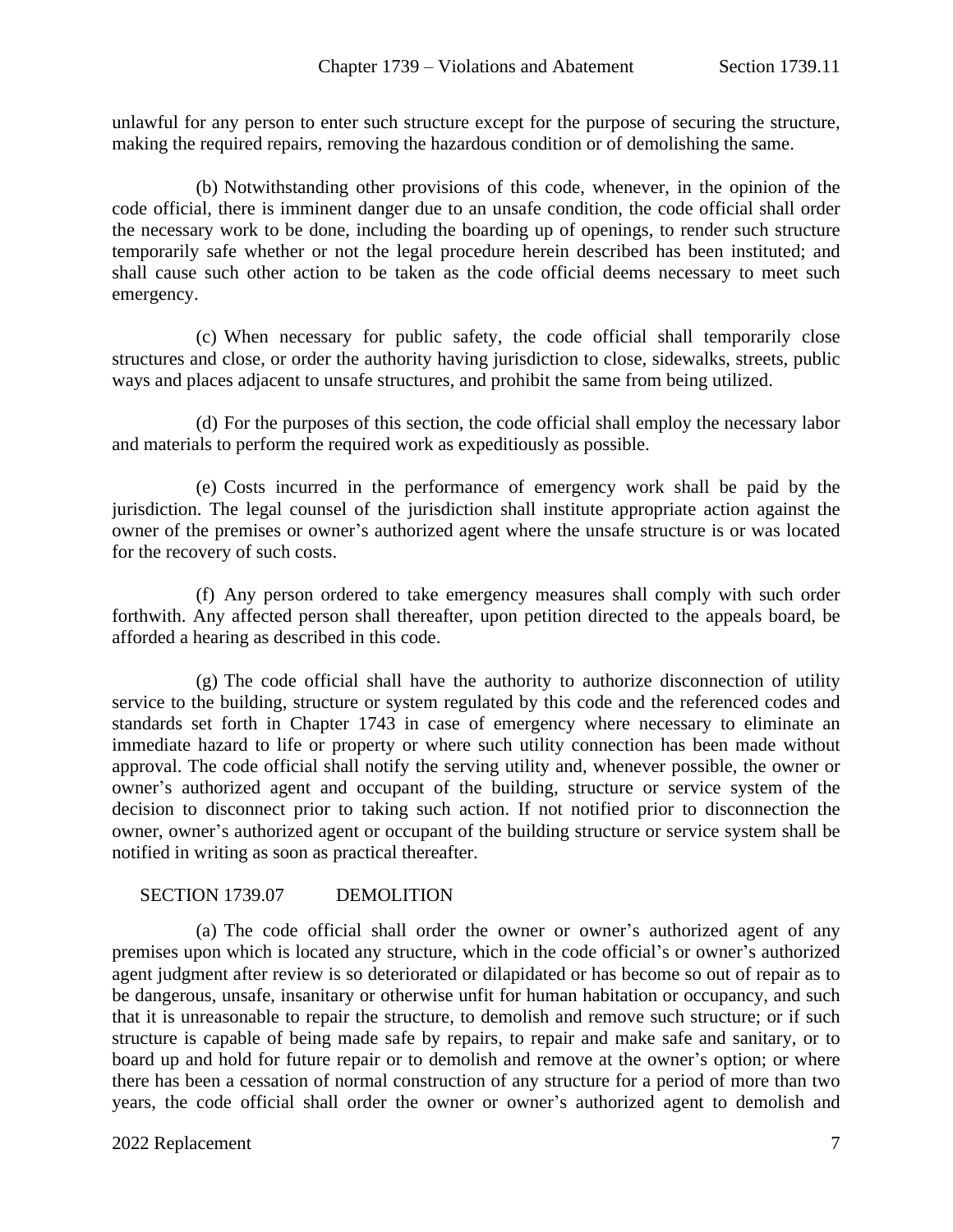remove such structure, or board up until future repair. Boarding the building up for future repair shall not extend beyond one year, unless approved by the building official.

(b) Notices and orders shall comply with [Section 1739.10.](#page-7-2)

(c) If the owner of a premises or owner's authorized agent fails to comply with a demolition order within the time prescribed, the code official shall cause the structure to be demolished and removed, either through an available public agency or by contract or arrangement with private persons, and the cost of such demolition and removal shall be charged against the real estate upon which the structure is located and shall be a lien upon such real estate.

(d) Where any structure has been ordered demolished and removed, the governing body or other designated officer under said contract or arrangement aforesaid shall have the right to sell the salvage and valuable materials. The net proceeds of such sale, after deducting the expenses of such demolition and removal, shall be promptly remitted with a report of such sale or transaction, including the items of expense and the amounts deducted, for the person who is entitled thereto, subject to any order of a court. If such a surplus does not remain to be turned over, the report shall so state.

### <span id="page-7-0"></span>SECTION 1739.08 STOP WORK ORDER

(a) Whenever the code official finds any work regulated by this code being performed in a manner contrary to the provisions of this code or in a dangerous or unsafe manner, the code official is authorized to issue a stop work order.

(b) A stop work order shall be in writing and shall be given to the owner of the property, to the owner's authorized agent, or to the person doing the work. Upon issuance of a stop work order, the cited work shall immediately cease. The stop work order shall state the reason for the order and the conditions under which the cited work is authorized to resume.

(c) Where an emergency exists, the code official shall not be required to give a written notice prior to stopping the work.

(d) Any person who shall continue any work after having been served with a stop work order, except such work as that person is directed to perform to remove a violation or unsafe condition, shall be liable to a fine of not less than \$150.00 or more than \$1000.00. Each day that a violation continues after due notice has been served shall be deemed a separate offense.

### <span id="page-7-1"></span>SECTION 1739.09 TAMPERING WITH POSTED SIGNS

Signs, tags, or seals posted or affixed by the code official shall not be mutilated, destroyed or tampered with, or removed without authorization from the code official.

<span id="page-7-2"></span>SECTION 1739.10 METHOD OF SERVICE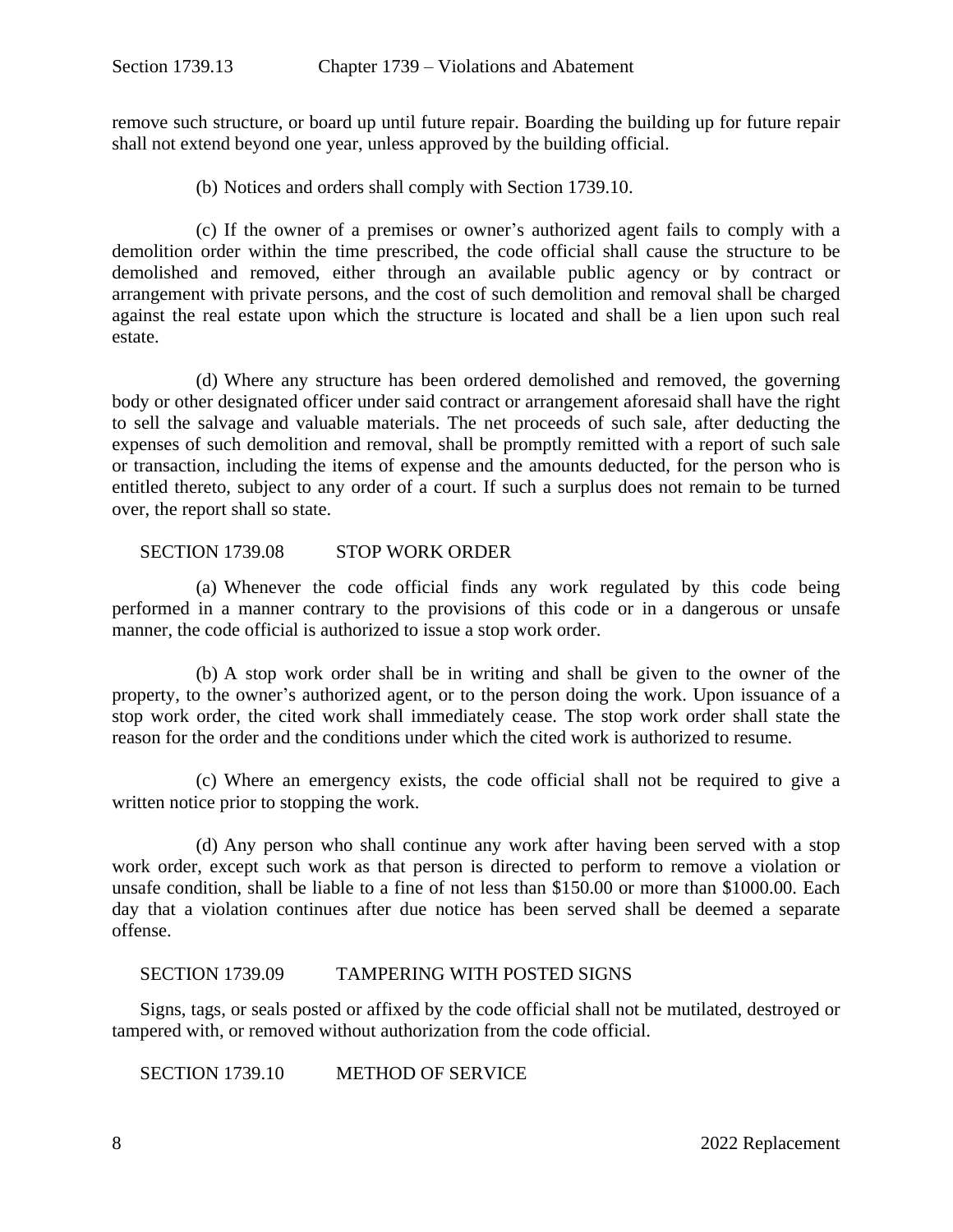(a) Service of any notice or other documentation as required by this Code shall be deemed to be effective if sent by regular or certified mail to the property, property owner, occupant, or agent having control of the property as may be reflected in the public records; however, a citation must be sent via certified mail or other means of signature verified delivery.

(b) In addition to sending any notice, citation, or other documentation via regular or certified mail, the code official shall hand deliver said documents to the property by posting such documents in a conspicuous location on the property or delivering such documents to the property owner, occupant, or agent having charge of the property.

(c) In the event that service is returned as undeliverable, refused or if any other unforeseen circumstances with respect to service arise, the Ohio Rules of Civil Procedure shall govern service for the purposes of this Code.

<span id="page-8-0"></span>SECTION 1739.11 FEES AND FINES

(a) The fees related to the provisions of this Code, and for the activities and services performed by the Division of Property Maintenance in carrying out its responsibilities under this Code, shall be as indicated in the following schedule.

| <b>Event</b>                                             | Fee      |
|----------------------------------------------------------|----------|
| <b>File Appeal to Property Maintenance Review Board:</b> |          |
| 5 or fewer violations                                    | \$150.00 |
| 6 to 10 violations                                       | \$200.00 |
| 11 to 15 violations                                      | \$250.00 |
| 16 to 20 violations                                      | \$350.00 |
| 21 or more violations                                    | \$500.00 |
| <b>Corrective Action Plan Development</b>                | \$150.00 |
| <b>Affidavit of Compliance</b>                           | \$150.00 |

(b) The fines for citations issued under this Code shall be as indicated in the following schedule.

| Event                                 | <b>Fines</b> |
|---------------------------------------|--------------|
| <b>First Offense Citation</b>         | \$150.00     |
| <b>Second Offense Citation</b>        | \$250.00     |
| Third and subsequent Offense Citation | \$500.00     |

(c) Unpaid fees and fines shall be an assessment on the property enforceable in the same manner as assessments for delinquent property taxes.

<span id="page-8-1"></span>SECTION 1739.12 EXCEPTION TO ADMINISTRATIVE PROCESS

(a) If the violation is deemed such that the structure or equipment is found by the code official to be unsafe, or when a structure is found unfit for human occupancy or is found unlawful, nothing in this Code will be construed as to preclude the City of North Canton from